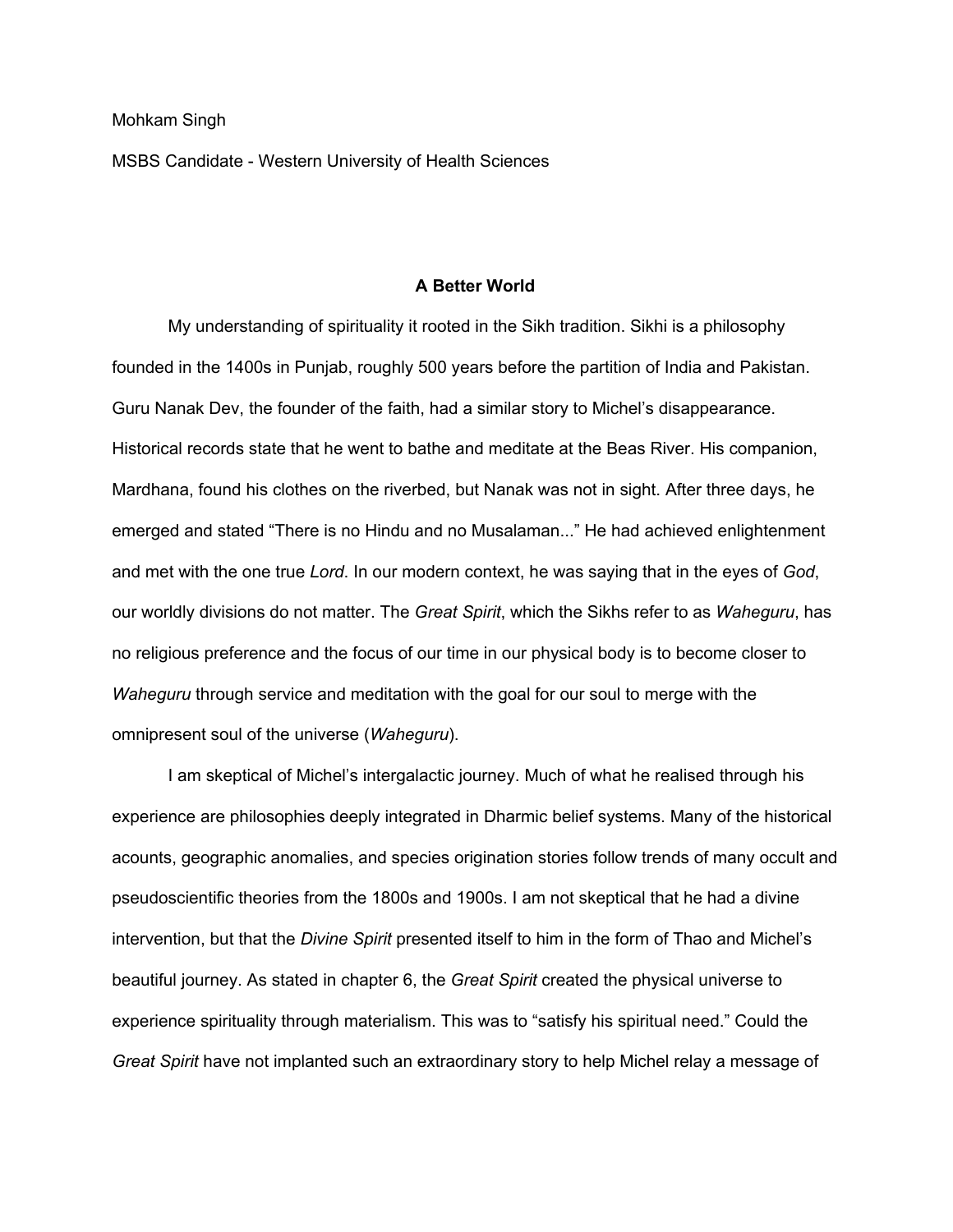true peace? In the end, does the validity of Michel's story truly matter or is it the lessons learned that we should focus on?

In accordance with the philosophy of Guru Nanak, Jesus Christ, *Thiaoouba Prophecy* and many other spiritual guides, each of us have a piece of the *Great Spirit* within us. The greatest realization we can obtain is to assist our spiritual (astral) body in merging with the one true *Spirit*. It is easier for us as modern people with a strong foundation in the sciences to interpret a message of divinity through the perspective of science and technology. For us to be able to shift a focus from worshipping materialism to using our material universe to eventually realise the true meaning of our physical lives is a message that must vibrate through the minds of each human being. One might say that the best way to promote a better world is to help spread this message. I do not believe we are at a time in our civilization where we can collectively focus on the development of spirituality. Poverty, disease, nuclear arms, and many other issues plague our ability to obtain this goal. As a medical professional, I am all too familiar with some of the issues within our society, making our spiritual realization that much harder to obtain. Instead, each of us should focus on developing our internal spiritual self while aiding in the relief of the issues that prevent each of our brothers and sisters to progress.

With this perspective in mind, the message shared with Mr. Desmarquet is universal and extremely important in the context of our current time. As stated multiple times in *Thiaoouba Prophecy*, the divine has made "his" presence known countless times to assist us in our pursuit of a spiritual awakening. As individuals, our ability to contribute to a greater world is not difficult. Our current society is based on capitalist ideals which favor profitability over humanity. The more we focus on monetary growth, the less we focus on developing our spiritual (astral) being. The ideal for our society should be to use our modern technology to give us more time to develop our spiritual self and less on how to increase monetary profitability. As Guru Nanak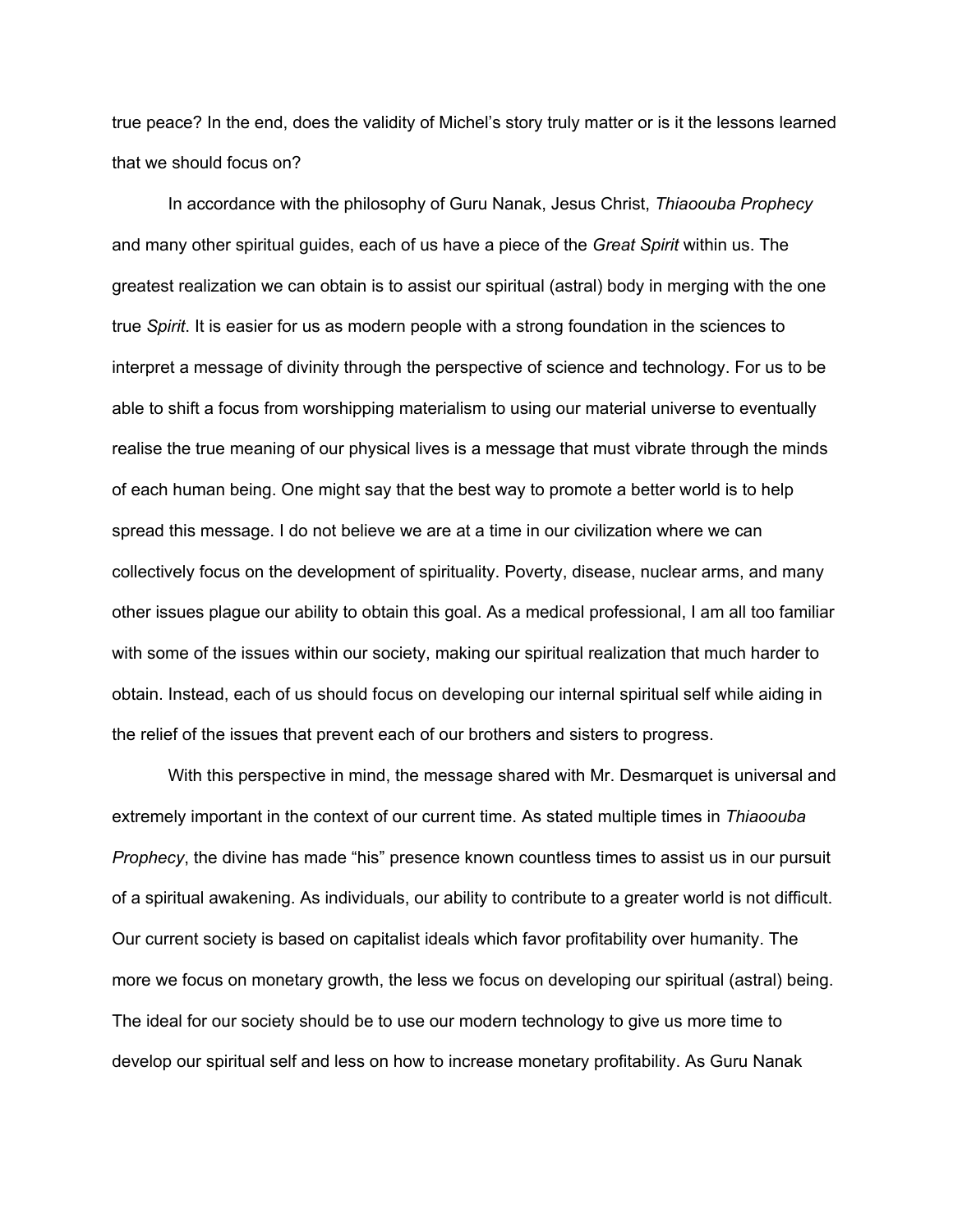stated, when we leave our physical bodies, our material world is left behind. Our focus should thus be on aiding those around us to self-realization, propagating the chain reaction necessary for humanity to progress to a state of true bliss and oneness.

So the question posed by this scholarship is how I would promote a better world. As an individual who is pursuing a career in medicine, my promotion of a better world starts with delivering medical care to people in parts of the world who need it. I am blessed to live in a city where there are multiple hospitals within a 10 mile radius of my residence. I am blessed to have access to the infinite knowledge provided by the internet. I am blessed to be able to pursue a career path of my choosing. With all I have been provided by *Waheguru, God,* or the *Great Spirit* (whatever name you prefer), I know my astral self was put in my current body to help those less fortunate than me, at least in this lifetime. My goal is to practice medicine in parts of the world where the luxuries I have are not as readily available. Through the practice of medicine, I hope that I can promote health, kindness, and a sense of well-being to everyone I meet. To heal the physical body with an open heart so each person I meet can spend more time focused on developing their relationship with their higher-self, and eventually the *Great Spirit*.

How does scholarship play into my role as an earthly healer? Since my achievement is based on my ability to pay for it, the sooner I can alleviate my financial burden, the sooner I can depart on my divine journey. In Sikhi we have a concept referred to as *Seva,* or selfless service. The idea behind *Seva* is to serve humanity through righteous actions, asking for nothing in return. Only through this service and meditation can a practitioner become closer to *Waheguru (*the *Great Spirit)*.

My promotion of a better world does not stop at delivering medical care, but will continue through political pursuit. While I agree that most politicians have individualistic agendas, in order to truly change the mentality of the populous, one must change the mentality of those in power.